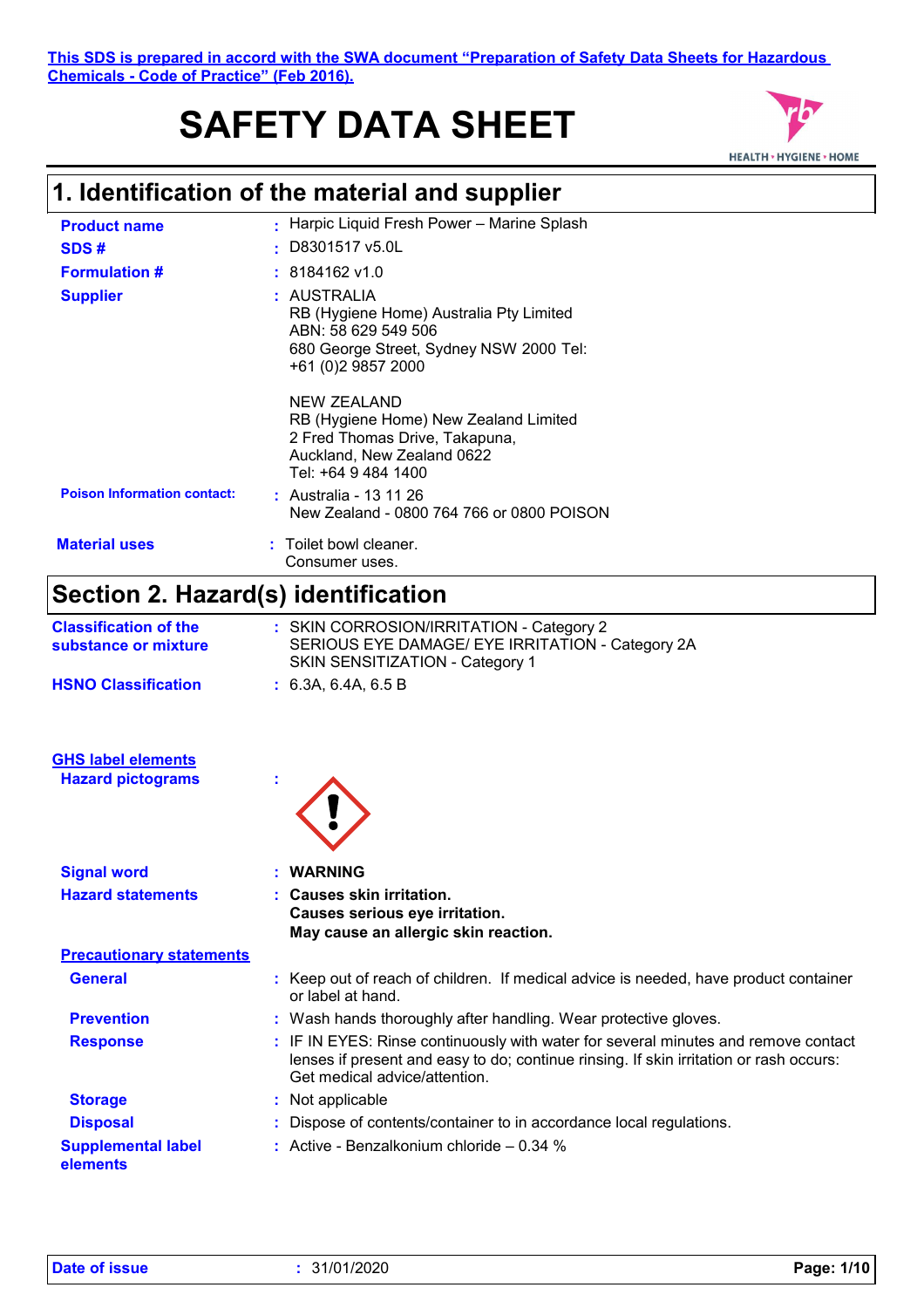# **Section 2. Hazard(s) identification**

| <b>Additional information</b>                                               | : No known significant effects or critical hazards. |
|-----------------------------------------------------------------------------|-----------------------------------------------------|
| <b>Recommendations</b>                                                      | : No known significant effects or critical hazards. |
| <b>Recommendations</b>                                                      | : No known significant effects or critical hazards. |
| <b>Other hazards which do not : None known.</b><br>result in classification |                                                     |

# **Section 3. Composition and ingredient information**

**Substance/mixture :**

: Mixture

| Ingredient name                                                          | $\%$ (w/w) | <b>CAS number</b> |
|--------------------------------------------------------------------------|------------|-------------------|
| reaction mass of: 5-chloro-2-methyl-4-isothiazolin-3-one and 2-methyl-2H | -1         | 55965-84-9        |
| $\vert$ -isothiazol-3-one (3:1)<br>l Benzalkonium chloride               |            | 68551-12-2        |

 **Other Non-hazardous ingredients to 100%**

**Occupational exposure limits, if available, are listed in Section 8.**

#### **Section 4. First aid measures**

#### **Description of necessary first aid measures**

| <b>Eye contact</b>  | : Immediately flush eyes with plenty of water, occasionally lifting the upper and lower<br>eyelids. Check for and remove any contact lenses. Continue to rinse for at least 10<br>minutes. Get medical attention.                                                                                                                                                                                                                                                                                                                                                                                                                                                                                                                                                                                                            |
|---------------------|------------------------------------------------------------------------------------------------------------------------------------------------------------------------------------------------------------------------------------------------------------------------------------------------------------------------------------------------------------------------------------------------------------------------------------------------------------------------------------------------------------------------------------------------------------------------------------------------------------------------------------------------------------------------------------------------------------------------------------------------------------------------------------------------------------------------------|
| <b>Inhalation</b>   | : Remove victim to fresh air and keep at rest in a position comfortable for breathing.<br>If not breathing, if breathing is irregular or if respiratory arrest occurs, provide<br>artificial respiration or oxygen by trained personnel. It may be dangerous to the<br>person providing aid to give mouth-to-mouth resuscitation. Get medical attention if<br>adverse health effects persist or are severe. If unconscious, place in recovery<br>position and get medical attention immediately. Maintain an open airway. Loosen<br>tight clothing such as a collar, tie, belt or waistband.                                                                                                                                                                                                                                 |
| <b>Skin contact</b> | : Wash with plenty of soap and water. Remove contaminated clothing and shoes.<br>Wash contaminated clothing thoroughly with water before removing it, or wear<br>gloves. Continue to rinse for at least 10 minutes. Get medical attention. In the<br>event of any complaints or symptoms, avoid further exposure. Wash clothing<br>before reuse. Clean shoes thoroughly before reuse.                                                                                                                                                                                                                                                                                                                                                                                                                                        |
| <b>Ingestion</b>    | : Wash out mouth with water. Remove dentures if any. Remove victim to fresh air<br>and keep at rest in a position comfortable for breathing. If material has been<br>swallowed and the exposed person is conscious, give small quantities of water to<br>drink. Stop if the exposed person feels sick as vomiting may be dangerous. Do not<br>induce vomiting unless directed to do so by medical personnel. If vomiting occurs,<br>the head should be kept low so that vomit does not enter the lungs. Get medical<br>attention if adverse health effects persist or are severe. Never give anything by<br>mouth to an unconscious person. If unconscious, place in recovery position and get<br>medical attention immediately. Maintain an open airway. Loosen tight clothing such<br>as a collar, tie, belt or waistband. |

|                                       | Most important symptoms/effects, acute and delayed             |
|---------------------------------------|----------------------------------------------------------------|
| <b>Potential acute health effects</b> |                                                                |
| <b>Eye contact</b>                    | : Causes serious eye irritation.                               |
| <b>Inhalation</b>                     | : No known significant effects or critical hazards.            |
| <b>Skin contact</b>                   | : Causes skin irritation. May cause an allergic skin reaction. |
| <b>Ingestion</b>                      | : No known significant effects or critical hazards.            |
| Over-exposure sinns/symptoms          |                                                                |

**Over-exposure signs/symptoms**

**Date of issue :** 31/01/2020 **Page: 2/10**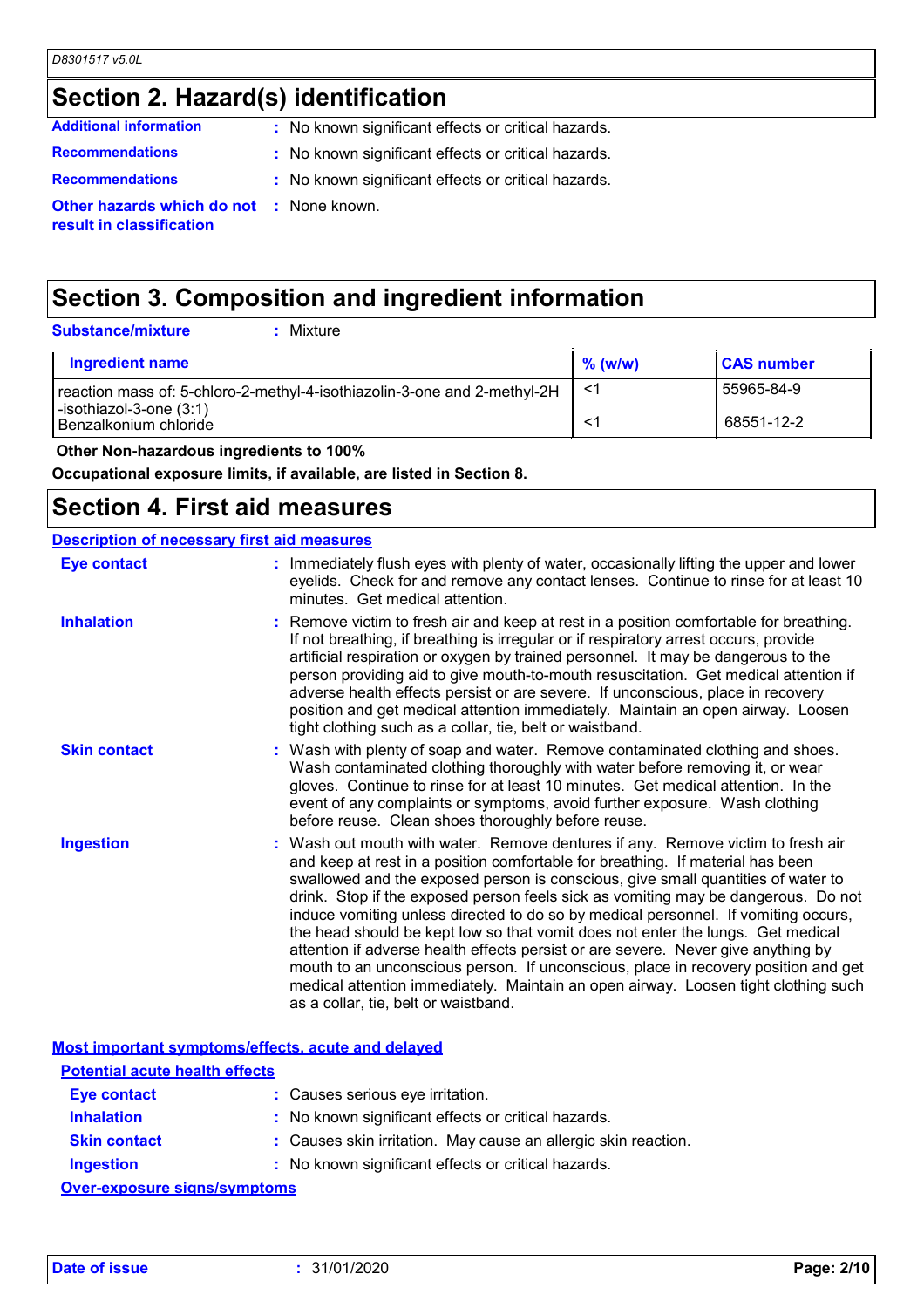# **Section 4. First aid measures**

| Eye contact                       | : Adverse symptoms may include the following:<br>pain or irritation<br>watering<br>redness                                                                                                                                                                               |
|-----------------------------------|--------------------------------------------------------------------------------------------------------------------------------------------------------------------------------------------------------------------------------------------------------------------------|
| <b>Inhalation</b>                 | : No specific data.                                                                                                                                                                                                                                                      |
| <b>Skin contact</b>               | : Adverse symptoms may include the following:<br>irritation<br>redness                                                                                                                                                                                                   |
| <b>Ingestion</b>                  | : No specific data.                                                                                                                                                                                                                                                      |
|                                   | <u>Indication of immediate medical attention and special treatment needed, if necessary</u>                                                                                                                                                                              |
| <b>Notes to physician</b>         | : Treat symptomatically. Contact poison treatment specialist immediately if large<br>quantities have been ingested or inhaled.                                                                                                                                           |
| <b>Specific treatments</b>        | : No specific treatment.                                                                                                                                                                                                                                                 |
| <b>Protection of first-aiders</b> | : No action shall be taken involving any personal risk or without suitable training. It<br>may be dangerous to the person providing aid to give mouth-to-mouth resuscitation.<br>Wash contaminated clothing thoroughly with water before removing it, or wear<br>gloves. |
|                                   |                                                                                                                                                                                                                                                                          |

**See toxicological information (Section 11)**

# **Section 5. Fire-fighting measures**

| <b>Extinguishing media</b>                             |                                                                                                                                                                                                     |
|--------------------------------------------------------|-----------------------------------------------------------------------------------------------------------------------------------------------------------------------------------------------------|
| <b>Suitable extinguishing</b><br>media                 | : Use an extinguishing agent suitable for the surrounding fire.                                                                                                                                     |
| <b>Unsuitable extinguishing</b><br>media               | : None known.                                                                                                                                                                                       |
| <b>Specific hazards arising</b><br>from the chemical   | : No specific fire or explosion hazard.                                                                                                                                                             |
| <b>Hazardous thermal</b><br>decomposition products     | : No specific data.                                                                                                                                                                                 |
| <b>Special protective actions</b><br>for fire-fighters | : Promptly isolate the scene by removing all persons from the vicinity of the incident if<br>there is a fire. No action shall be taken involving any personal risk or without<br>suitable training. |
| <b>Special protective actions</b><br>for fire-fighters | : Fire-fighters should wear appropriate protective equipment and self-contained<br>breathing apparatus (SCBA) with a full face-piece operated in positive pressure<br>mode.                         |

# **Section 6. Accidental release measures**

|                                  | <b>Personal precautions, protective equipment and emergency procedures</b>                                                                                                                                                                                                                                                                                                                                       |            |
|----------------------------------|------------------------------------------------------------------------------------------------------------------------------------------------------------------------------------------------------------------------------------------------------------------------------------------------------------------------------------------------------------------------------------------------------------------|------------|
| For non-emergency<br>personnel   | : No action shall be taken involving any personal risk or without suitable training.<br>Evacuate surrounding areas. Keep unnecessary and unprotected personnel from<br>entering. Do not touch or walk through spilled material. Avoid breathing vapor or<br>mist. Provide adequate ventilation. Wear appropriate respirator when ventilation is<br>inadequate. Put on appropriate personal protective equipment. |            |
| For emergency responders         | : If specialized clothing is required to deal with the spillage, take note of any<br>information in Section 8 on suitable and unsuitable materials. See also the<br>information in "For non-emergency personnel".                                                                                                                                                                                                |            |
| <b>Environmental precautions</b> | : Avoid dispersal of spilled material and runoff and contact with soil, waterways,<br>drains and sewers. Inform the relevant authorities if the product has caused<br>environmental pollution (sewers, waterways, soil or air).                                                                                                                                                                                  |            |
| Date of issue                    | : 31/01/2020                                                                                                                                                                                                                                                                                                                                                                                                     | Page: 3/10 |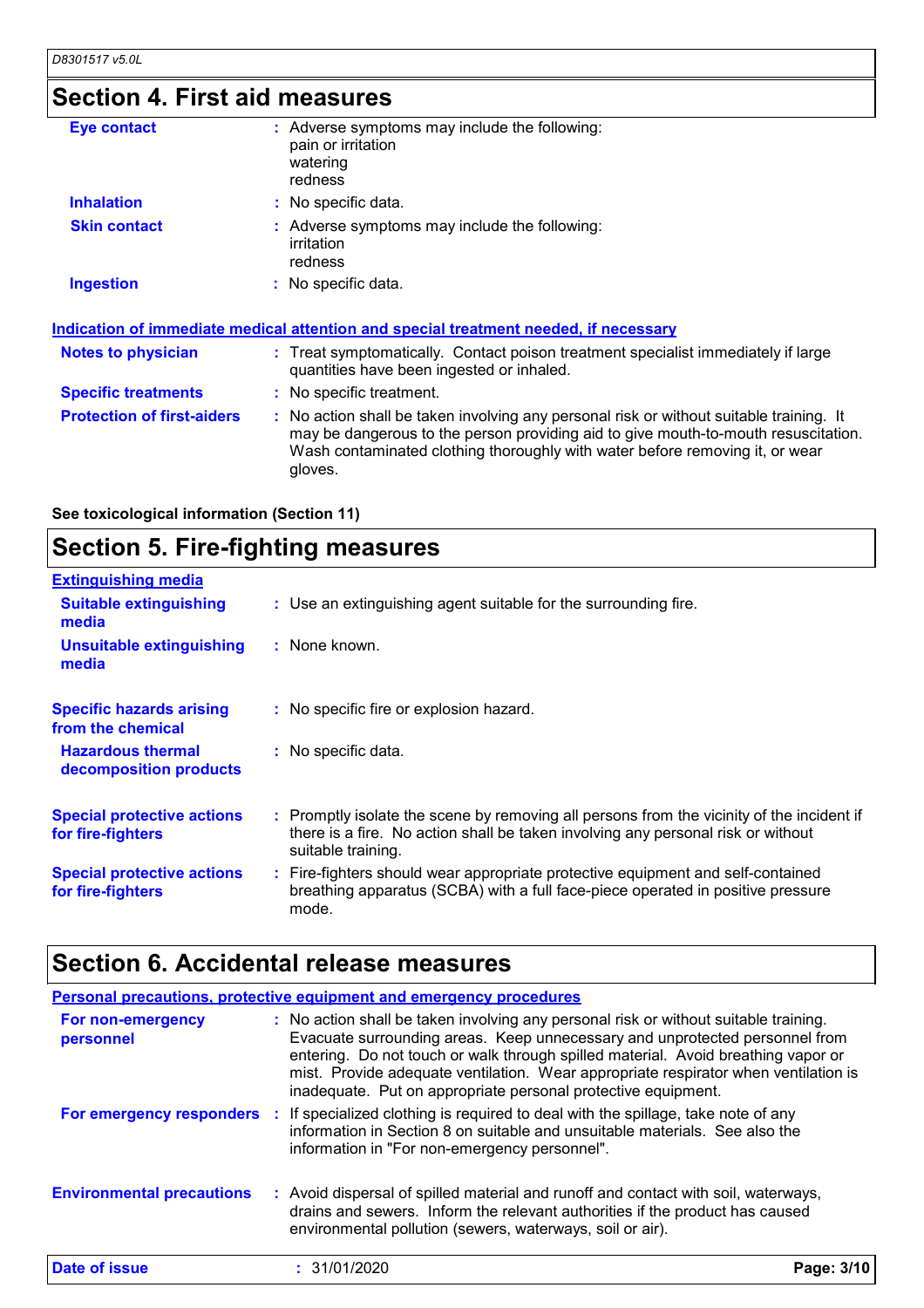## **Section 6. Accidental release measures**

#### **Methods and materials for containment and cleaning up**

| <b>Small spill</b> | : Stop leak if without risk. Move containers from spill area. Dilute with water and mop<br>up if water-soluble. Alternatively, or if water-insoluble, absorb with an inert dry<br>material and place in an appropriate waste disposal container. Dispose of via a<br>licensed waste disposal contractor.                                                                                                                                                                                                                                                                                                                                                                                                        |
|--------------------|-----------------------------------------------------------------------------------------------------------------------------------------------------------------------------------------------------------------------------------------------------------------------------------------------------------------------------------------------------------------------------------------------------------------------------------------------------------------------------------------------------------------------------------------------------------------------------------------------------------------------------------------------------------------------------------------------------------------|
| <b>Large spill</b> | : Stop leak if without risk. Move containers from spill area. Approach release from<br>upwind. Prevent entry into sewers, water courses, basements or confined areas.<br>Wash spillages into an effluent treatment plant or proceed as follows. Contain and<br>collect spillage with non-combustible, absorbent material e.g. sand, earth,<br>vermiculite or diatomaceous earth and place in container for disposal according to<br>local regulations (see Section 13). Dispose of via a licensed waste disposal<br>contractor. Contaminated absorbent material may pose the same hazard as the<br>spilled product. Note: see Section 1 for emergency contact information and Section<br>13 for waste disposal. |

**See Section 1 for emergency contact information.**

**See Section 8 for information on appropriate personal protective equipment.**

**See Section 13 for additional waste treatment information.**

## **Section 7. Handling and storage**

| <b>Precautions for safe handling</b>                                             |                                                                                                                                                                                                                                                                                                                                                                                                                                                                                                                                                                                                                                                                     |
|----------------------------------------------------------------------------------|---------------------------------------------------------------------------------------------------------------------------------------------------------------------------------------------------------------------------------------------------------------------------------------------------------------------------------------------------------------------------------------------------------------------------------------------------------------------------------------------------------------------------------------------------------------------------------------------------------------------------------------------------------------------|
| <b>Protective measures</b>                                                       | : Put on appropriate personal protective equipment (see Section 8). Persons with a<br>history of skin sensitization problems should not be employed in any process in<br>which this product is used. Do not get in eyes or on skin or clothing. Do not ingest.<br>Avoid breathing vapor or mist. Keep in the original container or an approved<br>alternative made from a compatible material, kept tightly closed when not in use.<br>Empty containers retain product residue and can be hazardous. Do not reuse<br>container.                                                                                                                                     |
| <b>Advice on general</b><br>occupational hygiene                                 | : Eating, drinking and smoking should be prohibited in areas where this material is<br>handled, stored and processed. Workers should wash hands and face before<br>eating, drinking and smoking. Remove contaminated clothing and protective<br>equipment before entering eating areas. See also Section 8 for additional<br>information on hygiene measures.                                                                                                                                                                                                                                                                                                       |
| <b>Conditions for safe storage,</b><br>including any<br><b>incompatibilities</b> | Do not store above the following temperature: $30^{\circ}$ C (86 $^{\circ}$ F). Store in accordance<br>with local regulations. Store in original container protected from direct sunlight in a<br>dry, cool and well-ventilated area, away from incompatible materials (see Section 10)<br>and food and drink. Keep container tightly closed and sealed until ready for use.<br>Containers that have been opened must be carefully resealed and kept upright to<br>prevent leakage. Do not store in unlabeled containers. Use appropriate<br>containment to avoid environmental contamination. See Section 10 for incompatible<br>materials before handling or use. |

#### **Section 8. Exposure controls and personal protection**

| <b>Control parameters</b>                                 |                                                                                                         |            |
|-----------------------------------------------------------|---------------------------------------------------------------------------------------------------------|------------|
| <b>Australia</b>                                          |                                                                                                         |            |
| <b>Occupational exposure limits</b><br>None.              |                                                                                                         |            |
| <b>New Zealand</b><br><b>Occupational exposure limits</b> | : No exposure standard allocated.                                                                       |            |
| <b>Appropriate engineering</b><br>controls                | : Good general ventilation should be sufficient to control worker exposure to airborne<br>contaminants. |            |
| <b>Date of issue</b>                                      | : 31/01/2020                                                                                            | Page: 4/10 |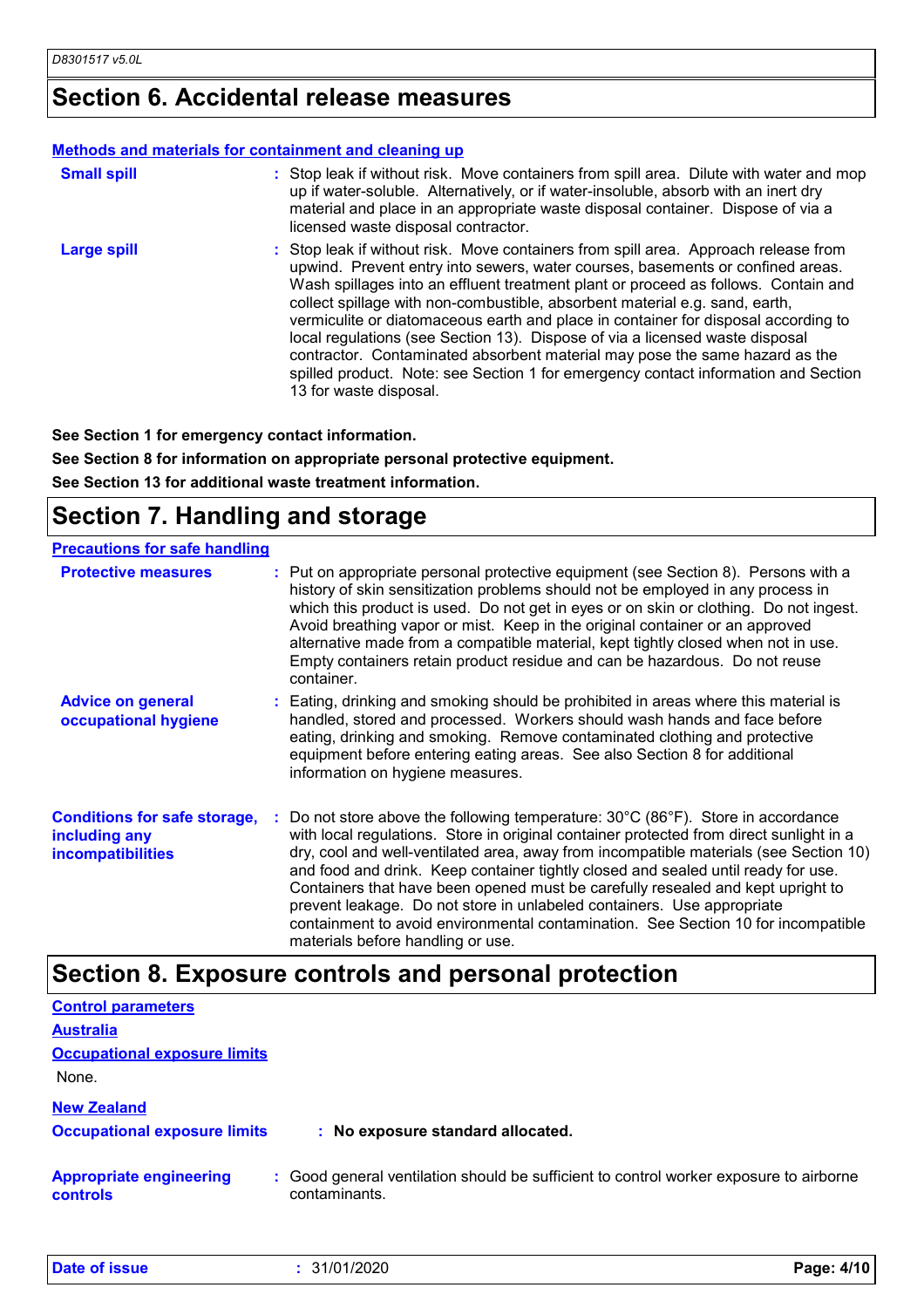# **Section 8. Exposure controls and personal protection**

| <b>Environmental exposure</b><br><b>controls</b> | : Emissions from ventilation or work process equipment should be checked to ensure<br>they comply with the requirements of environmental protection legislation. In some<br>cases, fume scrubbers, filters or engineering modifications to the process<br>equipment will be necessary to reduce emissions to acceptable levels.                                                                                                                                             |
|--------------------------------------------------|-----------------------------------------------------------------------------------------------------------------------------------------------------------------------------------------------------------------------------------------------------------------------------------------------------------------------------------------------------------------------------------------------------------------------------------------------------------------------------|
| <b>Individual protection measures</b>            |                                                                                                                                                                                                                                                                                                                                                                                                                                                                             |
| <b>Hygiene measures</b>                          | : Wash hands, forearms and face thoroughly after handling chemical products, before<br>eating, smoking and using the lavatory and at the end of the working period.<br>Appropriate techniques should be used to remove potentially contaminated clothing.<br>Contaminated work clothing should not be allowed out of the workplace. Wash<br>contaminated clothing before reusing. Ensure that eyewash stations and safety<br>showers are close to the workstation location. |
| <b>Eye/face protection</b>                       | : Safety eyewear complying with an approved standard should be used when a risk<br>assessment indicates this is necessary to avoid exposure to liquid splashes, mists,<br>gases or dusts. If contact is possible, the following protection should be worn,<br>unless the assessment indicates a higher degree of protection: chemical splash<br>goggles.                                                                                                                    |
| <b>Skin protection</b>                           |                                                                                                                                                                                                                                                                                                                                                                                                                                                                             |
| <b>Hand protection</b>                           | Considering the parameters specified by the glove manufacturer, check during use<br>that the gloves are still retaining their protective properties. It should be noted that<br>the time to breakthrough for any glove material may be different for different glove<br>manufacturers. In the case of mixtures, consisting of several substances, the<br>protection time of the gloves cannot be accurately estimated.                                                      |
| <b>Body protection</b>                           | : Personal protective equipment for the body should be selected based on the task<br>being performed and the risks involved and should be approved by a specialist<br>before handling this product.                                                                                                                                                                                                                                                                         |
| <b>Other skin protection</b>                     | : Appropriate footwear and any additional skin protection measures should be<br>selected based on the task being performed and the risks involved and should be<br>approved by a specialist before handling this product.                                                                                                                                                                                                                                                   |
| <b>Respiratory protection</b>                    | Based on the hazard and potential for exposure, select a respirator that meets the<br>appropriate standard or certification. Respirators must be used according to a<br>respiratory protection program to ensure proper fitting, training, and other important<br>aspects of use.                                                                                                                                                                                           |

# **Section 9. Physical and chemical properties**

| <b>Appearance</b>                               |                                                                        |
|-------------------------------------------------|------------------------------------------------------------------------|
| <b>Physical state</b>                           | : Liquid. [Clear.]                                                     |
| <b>Color</b>                                    | $:$ Blue.                                                              |
| <b>Odor</b>                                     | : Fresh Aromatic.                                                      |
| <b>Odor threshold</b>                           | : Not determined                                                       |
| рH                                              | : 3.9 to 4.1 [Conc. $% w/w$ ]: 100%]                                   |
| <b>Melting point</b>                            | : Not determined                                                       |
| <b>Boiling point</b>                            | : Not determined                                                       |
| <b>Flash point</b>                              | : Closed cup: $>93.3^{\circ}$ C ( $>199.9^{\circ}$ F)                  |
| <b>Evaporation rate</b>                         | : Not determined                                                       |
| <b>Flammability (solid, gas)</b>                | : Not determined                                                       |
| Lower and upper explosive<br>(flammable) limits | : Not determined                                                       |
| <b>Vapor pressure</b>                           | : Not determined                                                       |
| <b>Vapor density</b>                            | : Not determined                                                       |
| <b>Relative density</b>                         | $: 0.98$ to 1.02                                                       |
| <b>Solubility</b>                               | : Easily soluble in the following materials: cold water and hot water. |
| <b>Solubility in water</b>                      | : Not determined                                                       |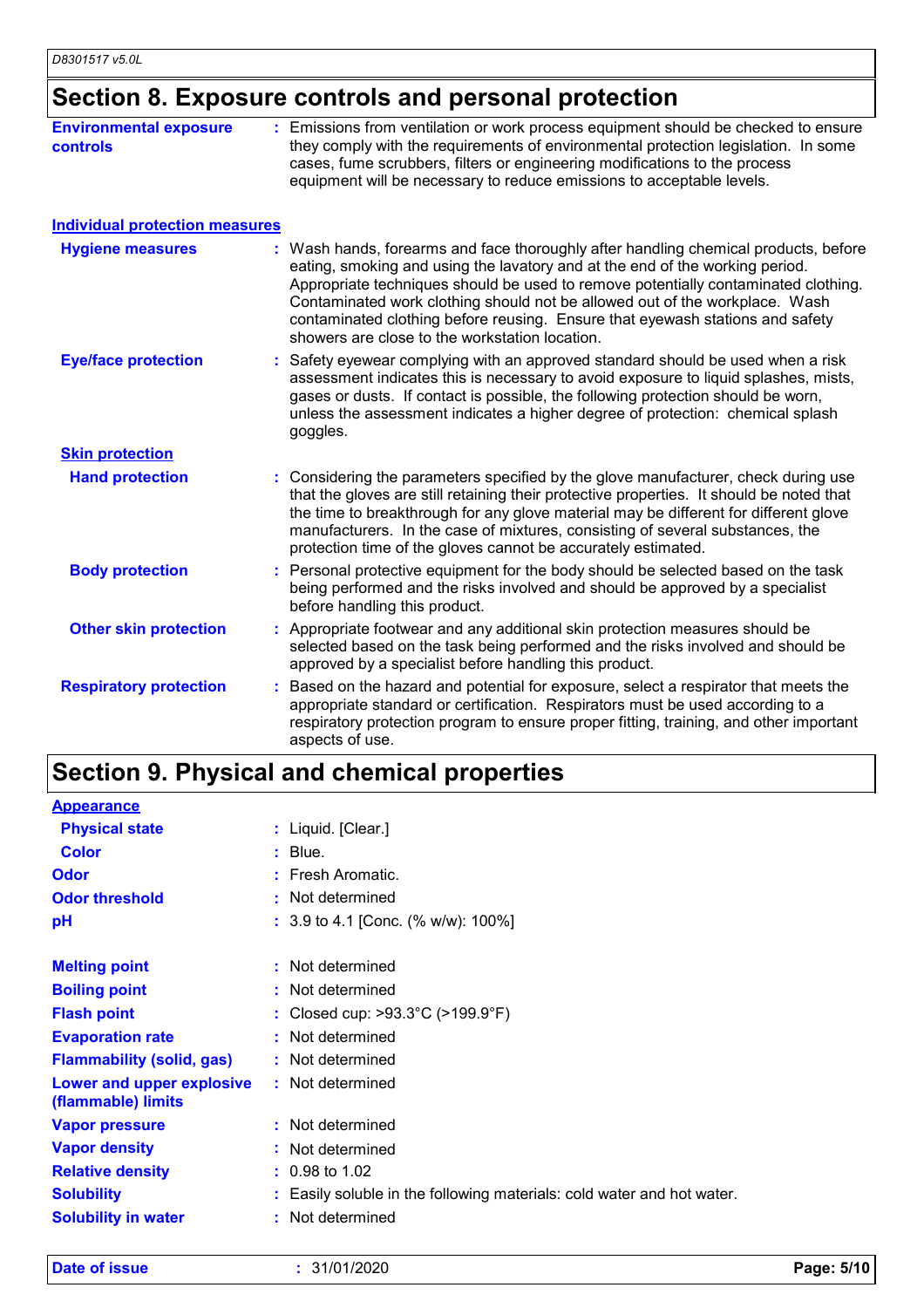# **Section 9. Physical and chemical properties**

| <b>Partition coefficient: n-</b><br>octanol/water | : Not determined                                                       |
|---------------------------------------------------|------------------------------------------------------------------------|
| <b>Auto-ignition temperature</b>                  | : Not determined                                                       |
| <b>Decomposition temperature</b>                  | : Not determined                                                       |
| <b>Viscosity</b>                                  | : Dynamic (room temperature): 200 to 400 mPa $\cdot$ s (200 to 400 cP) |
| Flow time (ISO 2431)                              | : Not determined                                                       |
|                                                   |                                                                        |

## **Section 10. Stability and reactivity**

| <b>Reactivity</b>                            | : No specific test data related to reactivity available for this product or its ingredients.              |
|----------------------------------------------|-----------------------------------------------------------------------------------------------------------|
| <b>Chemical stability</b>                    | : The product is stable.                                                                                  |
| <b>Possibility of hazardous</b><br>reactions | : Under normal conditions of storage and use, hazardous reactions will not occur.                         |
| <b>Conditions to avoid</b>                   | $:$ No specific data.                                                                                     |
| <b>Incompatible materials</b>                | : No specific data.                                                                                       |
| <b>Hazardous decomposition</b><br>products   | : Under normal conditions of storage and use, hazardous decomposition products<br>should not be produced. |
|                                              |                                                                                                           |

## **Section 11. Toxicological information Information on toxicological effects**

| Information on toxicological effects<br><b>Acute toxicity</b><br>Not available.                   |                                                                                                                         |
|---------------------------------------------------------------------------------------------------|-------------------------------------------------------------------------------------------------------------------------|
| <b>Conclusion/Summary</b><br><b>Irritation/Corrosion</b><br>Not available.                        | : No known significant effects or critical hazards.                                                                     |
| <b>Conclusion/Summary</b><br><b>Skin</b><br><b>Eyes</b><br><b>Sensitization</b><br>Not available. | : Based on Calculation method: Causes skin irritation.<br>: Based on Calculation method: Causes serious eye irritation. |
| <b>Conclusion/Summary</b><br><b>Skin</b><br><b>Mutagenicity</b><br>Not available.                 | : Based on Calculation Method: May cause an allergic skin reaction.                                                     |
| <b>Conclusion/Summary</b><br><b>Carcinogenicity</b><br>Not available.                             | : No known significant effects or critical hazards.                                                                     |
| <b>Conclusion/Summary</b><br><b>Reproductive toxicity</b><br>Not available.                       | : No known significant effects or critical hazards.                                                                     |
| <b>Conclusion/Summary</b><br><b>Teratogenicity</b><br>Not available.                              | : No known significant effects or critical hazards.                                                                     |

**Date of issue :** 31/01/2020 **Page: 6/10**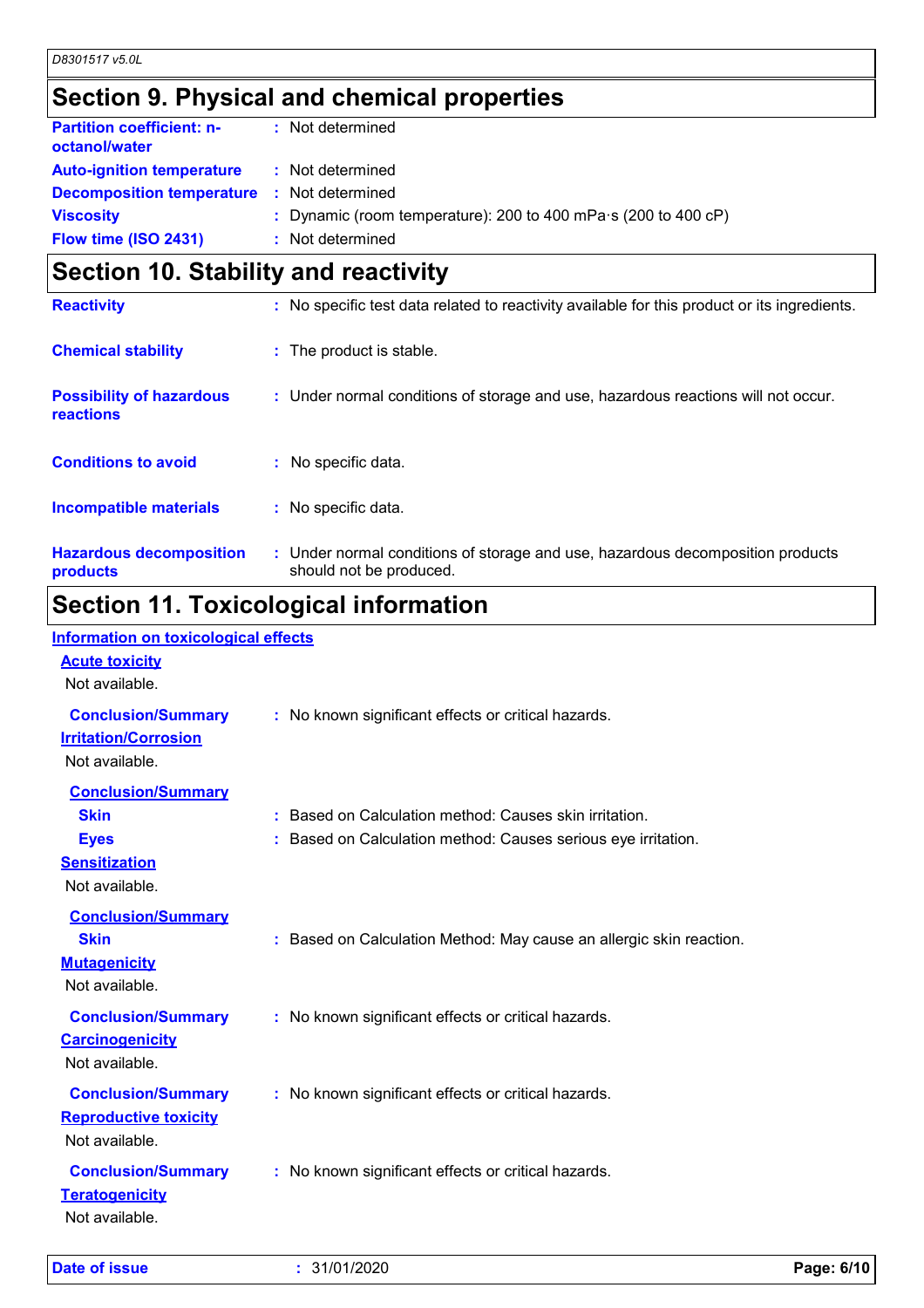# **Section 11. Toxicological information**

| <b>Conclusion/Summary</b>                                 | : No known significant effects or critical hazards.                                                    |  |  |  |  |
|-----------------------------------------------------------|--------------------------------------------------------------------------------------------------------|--|--|--|--|
|                                                           | <b>Specific target organ toxicity (single exposure)</b>                                                |  |  |  |  |
| Not available.                                            |                                                                                                        |  |  |  |  |
| <b>Specific target organ toxicity (repeated exposure)</b> |                                                                                                        |  |  |  |  |
| Not available.                                            |                                                                                                        |  |  |  |  |
| <b>Aspiration hazard</b>                                  |                                                                                                        |  |  |  |  |
| Not available.                                            |                                                                                                        |  |  |  |  |
|                                                           |                                                                                                        |  |  |  |  |
| <b>Information on the likely</b><br>routes of exposure    | : Not available.                                                                                       |  |  |  |  |
| <b>Potential acute health effects</b>                     |                                                                                                        |  |  |  |  |
| <b>Eye contact</b>                                        | : Causes serious eye irritation.                                                                       |  |  |  |  |
| <b>Inhalation</b>                                         | : No known significant effects or critical hazards.                                                    |  |  |  |  |
| <b>Skin contact</b>                                       | : Causes skin irritation. May cause an allergic skin reaction.                                         |  |  |  |  |
| <b>Ingestion</b>                                          | : No known significant effects or critical hazards.                                                    |  |  |  |  |
|                                                           |                                                                                                        |  |  |  |  |
|                                                           | <b>Symptoms related to the physical, chemical and toxicological characteristics</b>                    |  |  |  |  |
| <b>Eye contact</b>                                        | : Adverse symptoms may include the following:                                                          |  |  |  |  |
|                                                           | pain or irritation                                                                                     |  |  |  |  |
|                                                           | watering<br>redness                                                                                    |  |  |  |  |
| <b>Inhalation</b>                                         | : No specific data.                                                                                    |  |  |  |  |
| <b>Skin contact</b>                                       | : Adverse symptoms may include the following:                                                          |  |  |  |  |
|                                                           | irritation                                                                                             |  |  |  |  |
|                                                           | redness                                                                                                |  |  |  |  |
| <b>Ingestion</b>                                          | : No specific data.                                                                                    |  |  |  |  |
|                                                           | Delayed and immediate effects and also chronic effects from short and long term exposure               |  |  |  |  |
| <b>Short term exposure</b>                                |                                                                                                        |  |  |  |  |
| <b>Potential immediate</b>                                | : Not available.                                                                                       |  |  |  |  |
| effects                                                   |                                                                                                        |  |  |  |  |
| <b>Potential delayed effects</b>                          | $:$ Not available.                                                                                     |  |  |  |  |
| <b>Long term exposure</b>                                 |                                                                                                        |  |  |  |  |
| <b>Potential immediate</b>                                | : Not available.                                                                                       |  |  |  |  |
| effects                                                   |                                                                                                        |  |  |  |  |
| <b>Potential delayed effects</b>                          | : Not available.                                                                                       |  |  |  |  |
| <b>Potential chronic health effects</b><br>Not available. |                                                                                                        |  |  |  |  |
|                                                           |                                                                                                        |  |  |  |  |
| <b>Conclusion/Summary</b>                                 | : Based on available data, the classification criteria are not met.                                    |  |  |  |  |
| <b>General</b>                                            | Once sensitized, a severe allergic reaction may occur when subsequently exposed<br>to very low levels. |  |  |  |  |
| <b>Carcinogenicity</b>                                    | : No known significant effects or critical hazards.                                                    |  |  |  |  |
| <b>Mutagenicity</b>                                       | : No known significant effects or critical hazards.                                                    |  |  |  |  |
| <b>Teratogenicity</b>                                     | : No known significant effects or critical hazards.                                                    |  |  |  |  |
| <b>Developmental effects</b>                              | : No known significant effects or critical hazards.                                                    |  |  |  |  |
| <b>Fertility effects</b>                                  | : No known significant effects or critical hazards.                                                    |  |  |  |  |

**Numerical measures of toxicity Acute toxicity estimates**

**Date of issue :** 31/01/2020 **Page: 7/10**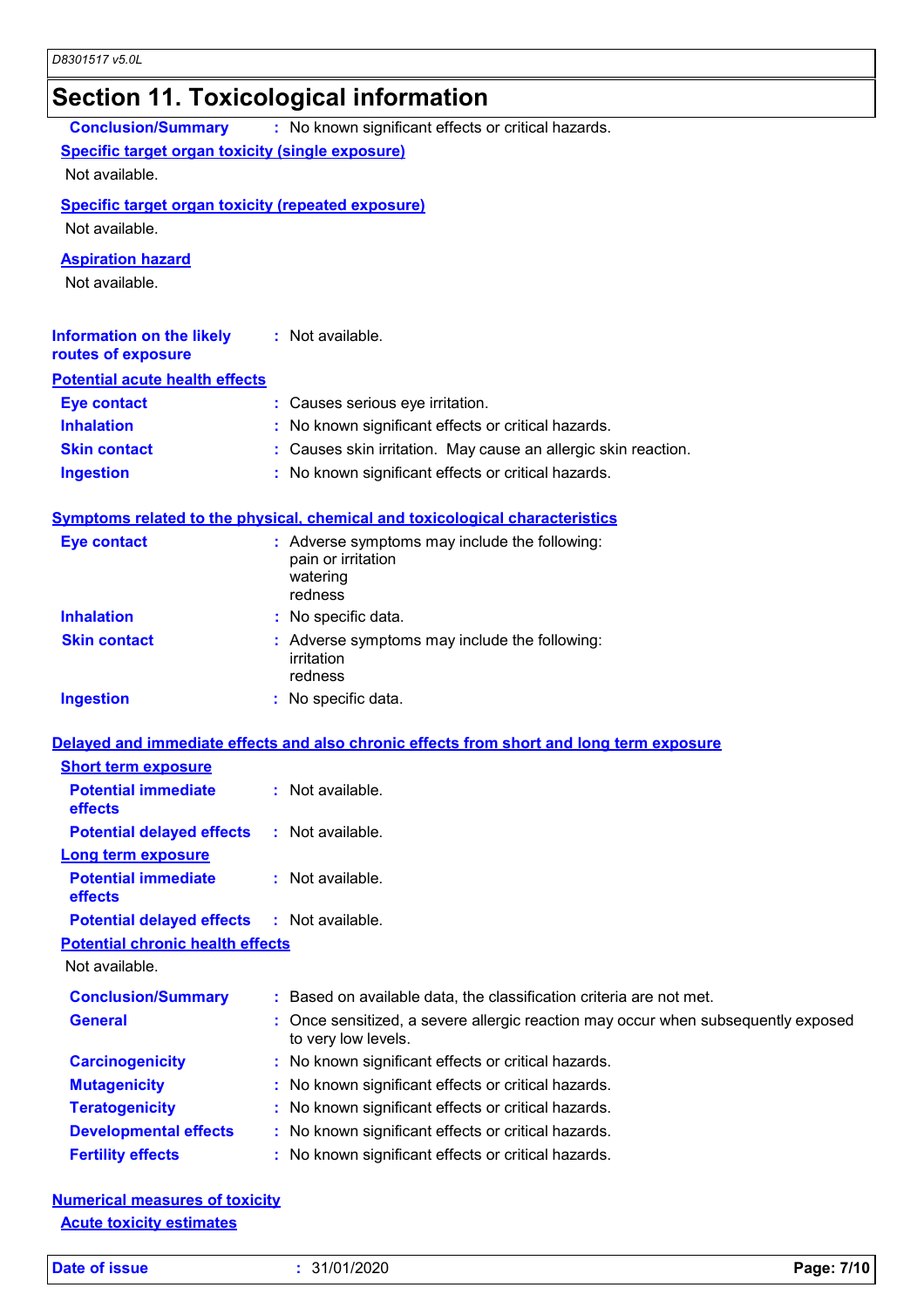#### **Section 11. Toxicological information**

Not available.

# **Section 12. Ecological information**

#### **Toxicity**

Not available.

**Conclusion/Summary :** Based on available data, the classification criteria are not met.

#### **Persistence and degradability**

Not available.

#### **Bioaccumulative potential**

Not available.

| <b>Mobility in soil</b>                                 |                  |
|---------------------------------------------------------|------------------|
| <b>Soil/water partition</b><br><b>coefficient (Koc)</b> | : Not available. |

**Other adverse effects** : No known significant effects or critical hazards.

## **Section 13. Disposal considerations**

The generation of waste should be avoided or minimized wherever possible. Disposal of this product, solutions and any by-products should at all times comply with the requirements of environmental protection and waste disposal legislation and any regional local authority requirements. Dispose of surplus and nonrecyclable products via a licensed waste disposal contractor. Waste should not be disposed of untreated to the sewer unless fully compliant with the requirements of all authorities with jurisdiction. Waste packaging should be recycled. Incineration or landfill should only be considered when recycling is not feasible. This material and its container must be disposed of in a safe way. Care should be taken when handling emptied containers that have not been cleaned or rinsed out. Empty containers or liners may retain some product residues. Avoid dispersal of spilled material and runoff and contact with soil, waterways, drains and sewers. **Disposal methods :**

## **Section 14. Transport information**

|                                      | <b>ADG</b>               | <b>ADR/RID</b>           | <b>IMDG</b>              | <b>IATA</b>    |
|--------------------------------------|--------------------------|--------------------------|--------------------------|----------------|
| <b>UN number</b>                     | Not regulated.           | Not regulated.           | Not regulated.           | Not regulated. |
| <b>UN proper</b><br>shipping name    | $\overline{\phantom{0}}$ |                          |                          |                |
| <b>Transport hazard</b><br>class(es) | $\overline{\phantom{a}}$ | $\overline{\phantom{0}}$ | $\overline{\phantom{a}}$ |                |
| <b>Packing group</b>                 | $\overline{\phantom{a}}$ | $\overline{\phantom{0}}$ |                          |                |
| <b>Environmental</b><br>hazards      | No.                      | No.                      | No.                      | No.            |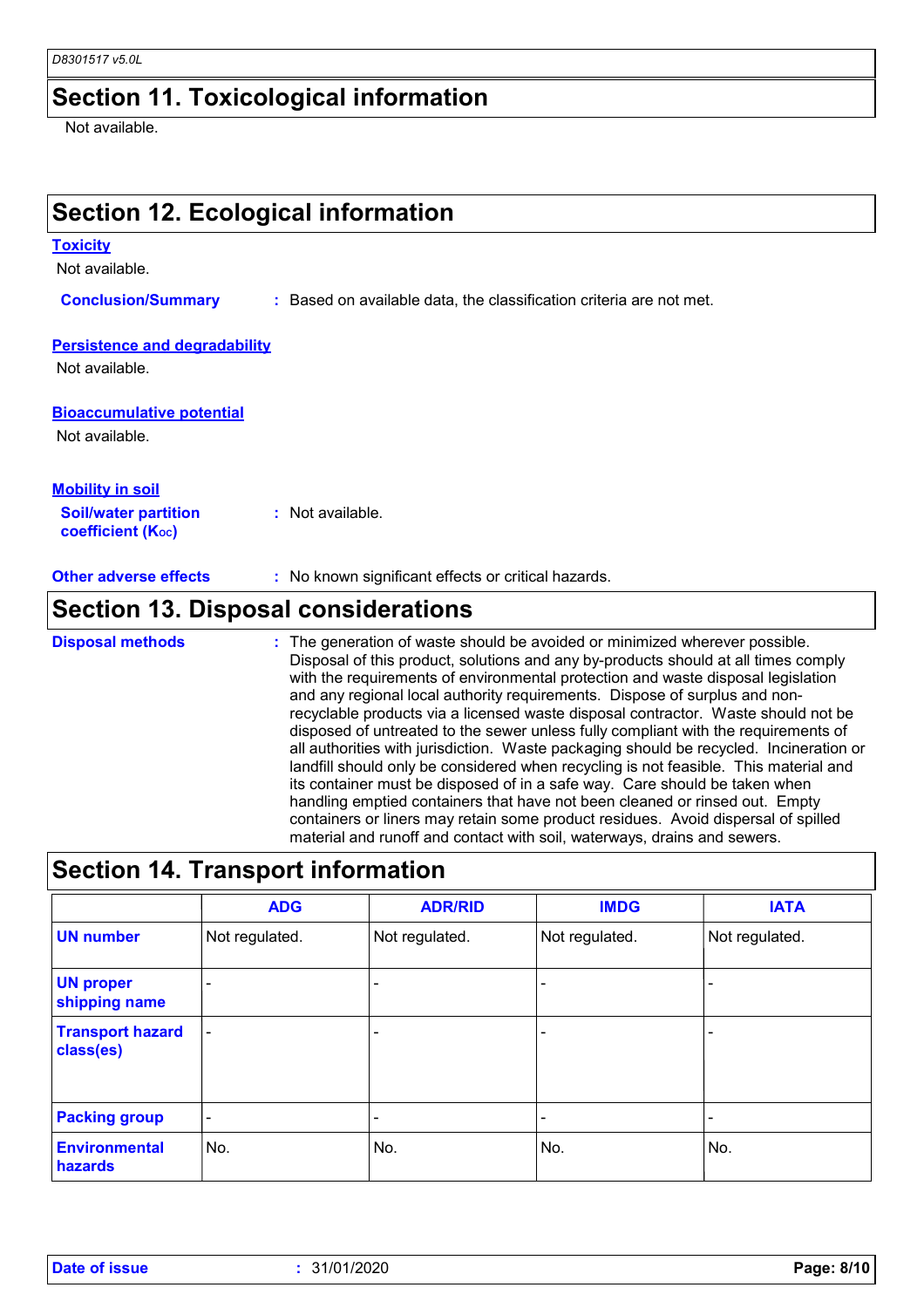#### **Section 14. Transport information**

|  |  | <b>Special precautions for user : Transport with</b> |
|--|--|------------------------------------------------------|
|  |  |                                                      |

**Transport with user's premises:** always transport in closed containers that are upright and secure. Ensure that persons transporting the product know what to do in the event of an accident or spillage.

**Transport in bulk according to Annex II of MARPOL and the IBC Code :** Not available.

## **Section 15. Regulatory information**

**Standard Uniform Schedule of Medicine and Poisons**

Not scheduled

**Model Work Health and Safety Regulations - Scheduled Substances**

No listed substance

| <b>Australia inventory (AICS)</b>                           | : All components are listed or exempted. |
|-------------------------------------------------------------|------------------------------------------|
| <b>New Zealand Inventory of</b><br><b>Chemicals (NZIoC)</b> | : All components are listed or exempted. |
| <b>HSNO Group Standard</b>                                  | : Cleaning Products (Subsidiary Hazard)  |
| <b>HSNO Approval Number</b>                                 | : HSR002530                              |
| <b>Approved Handler</b><br><b>Requirement</b>               | $:$ No.                                  |
| <b>Tracking Requirement</b>                                 | : No.                                    |

#### **Section 16. Any other relevant information**

| <b>Key to abbreviations</b>         | : ADG = Australian Dangerous Goods<br>ATE = Acute Toxicity Estimate<br><b>BCF</b> = Bioconcentration Factor<br>GHS = Globally Harmonized System of Classification and Labelling of Chemicals<br>IATA = International Air Transport Association<br>IBC = Intermediate Bulk Container<br><b>IMDG = International Maritime Dangerous Goods</b><br>LogPow = logarithm of the octanol/water partition coefficient<br>MARPOL = International Convention for the Prevention of Pollution From Ships,<br>1973 as modified by the Protocol of 1978. ("Marpol" = marine pollution)<br>NOHSC = National Occupational Health and Safety Commission<br>SUSMP = Standard Uniform Schedule of Medicine and Poisons<br>$UN = United Nations$ |
|-------------------------------------|------------------------------------------------------------------------------------------------------------------------------------------------------------------------------------------------------------------------------------------------------------------------------------------------------------------------------------------------------------------------------------------------------------------------------------------------------------------------------------------------------------------------------------------------------------------------------------------------------------------------------------------------------------------------------------------------------------------------------|
| Date of issue / Date of<br>revision | : 31/01/2020                                                                                                                                                                                                                                                                                                                                                                                                                                                                                                                                                                                                                                                                                                                 |
| <b>Version</b>                      | : 5.0                                                                                                                                                                                                                                                                                                                                                                                                                                                                                                                                                                                                                                                                                                                        |

#### **Procedure used to derive the classification**

| <b>Classification</b>                            | <b>Justification</b> |
|--------------------------------------------------|----------------------|
| <b>SKIN CORROSION/IRRITATION - Category 2</b>    | Calculation method   |
| SERIOUS EYE DAMAGE/ EYE IRRITATION - Category 2A | Calculation method   |
| <b>SKIN SENSITIZATION - Category 1</b>           | Calculation method   |

**References :** Not available.

**Indicates information that has changed from previously issued version.**

#### **Notice to reader**

**To the best of our knowledge, the information contained herein is accurate. However, neither the abovenamed supplier, nor any of its subsidiaries, assumes any liability whatsoever for the accuracy or completeness of the information contained herein.**

**Final determination of suitability of any material is the sole responsibility of the user. All materials may present unknown hazards and should be used with caution. Although certain hazards are described herein, we cannot guarantee that these are the only hazards that exist.**